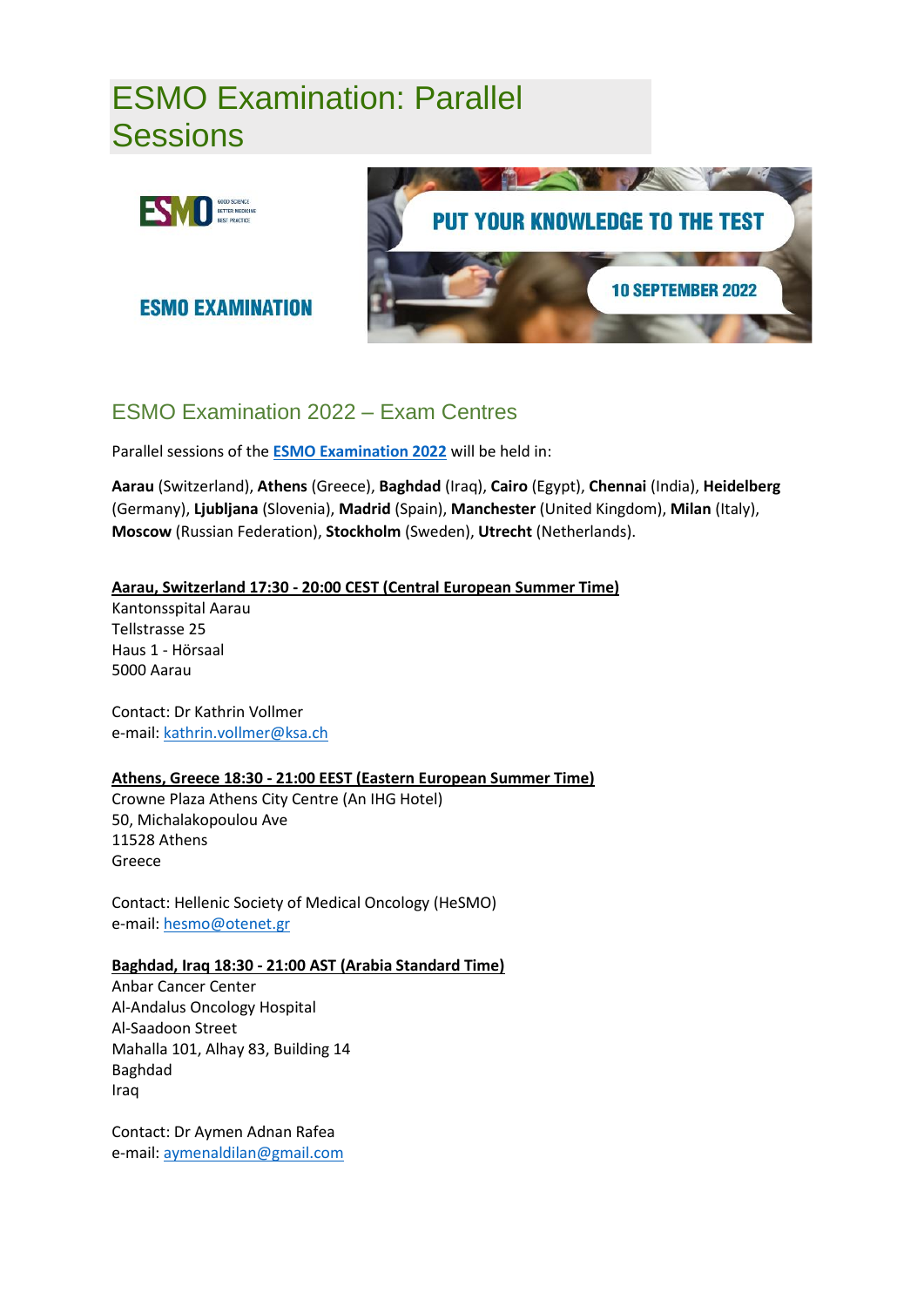#### **Cairo, Egypt 17:30 - 20:00 EET (Eastern European Time)**

National Cancer Institute Examination Room Kasr Al Eini Street Fom El Khalig 11796 Cairo Egypt

Contact: Dr Atef Badran e-mail: [atef.badran@gmail.com](mailto:atef.badran@gmail.com)

Contact: Dr Maha Yahia: e-mail: [mahayahia2004@gmail.com](mailto:mahayahia2004@gmail.com)

Contact: Dr Ahmed Rabea: e-mail: ahmed.rabea@live.com

#### **Chennai, India 20:30 - 23:00 IST (Indian Standard Time)**

Saveetha Medical College and Hospital Saveetha Insitute of Medical and Technical Sciences (SIMATS) Saveetha Nagar Thandalam Tamil Nadu 602105 Chennai India

Contact: Prof Dr Anita Ramesh e-mail: [anitachandra100@hotmail.com](mailto:anitachandra100@hotmail.com)

Contact: Prof Dr. Srinivasan e-mail: [dr.seeni23@gmail.com](mailto:dr.seeni23@gmail.com)

Contact: Dr J. Damodharan e-mail: [principal.smc@saveetha.com](mailto:principal.smc@saveetha.com)

# **Heidelberg, Germany 17:30 - 20:00 CEST (Central European Summer Time)**

University Hospital Heidelberg Hörsaal Kopfklinik Im Neuenheimer Feld 400 69120 Heidelberg Germany

Contact: Dr Stefanie Zschäbitz e-mail: [Stefanie.Zschaebitz@med.uni-heidelberg.de](mailto:Stefanie.Zschaebitz@med.uni-heidelberg.de)

#### **Ljubljana, Slovenia 17:30 - 20:00 CEST (Central European Summer Time)**

Institute of Oncology Ljubljana Zaloska 2 1000 Ljubljana Slovenia

Contact: Dr Erika Matos e-mail: [ematos@onko-i.si](mailto:ematos@onko-i.si)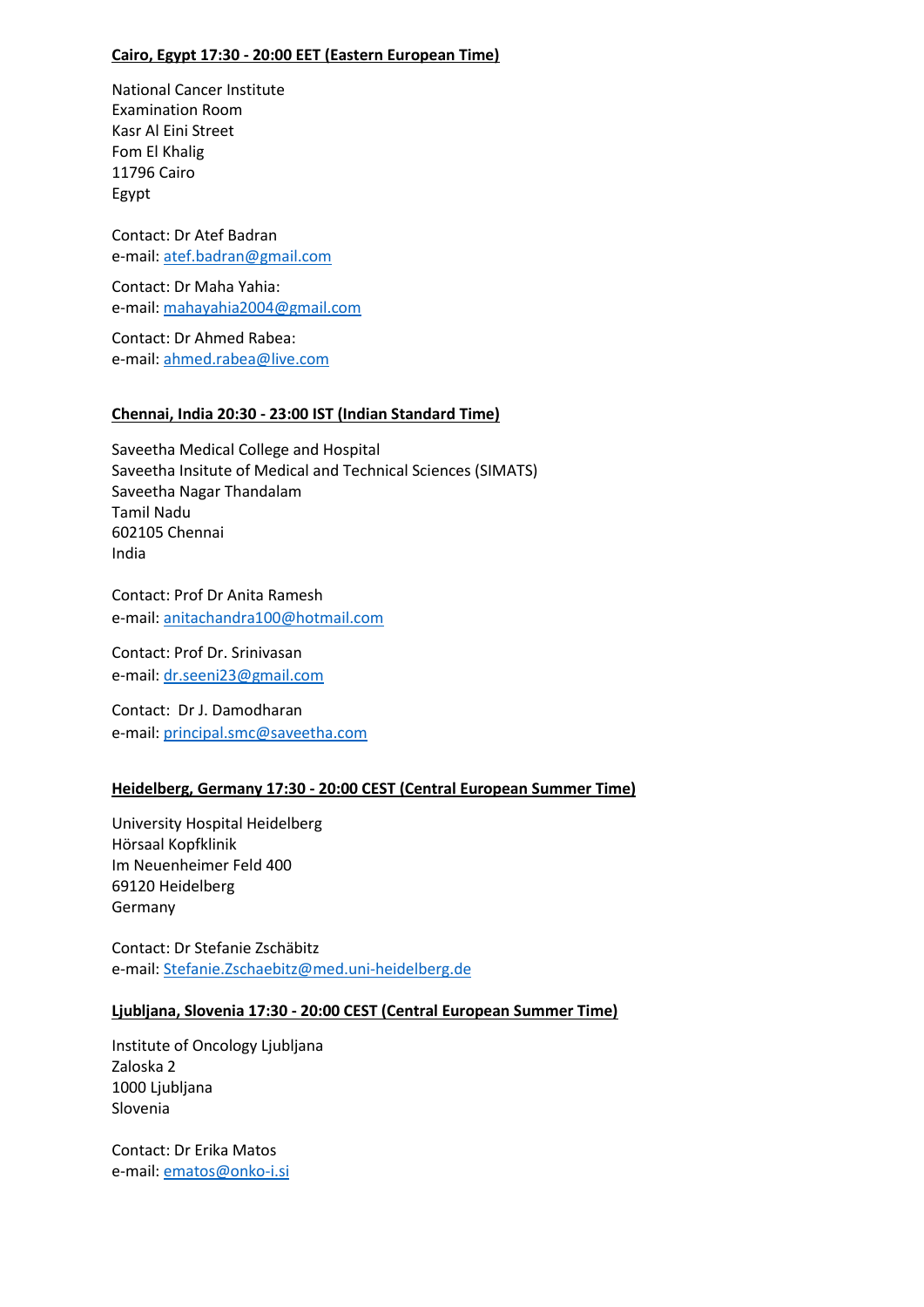#### **Madrid, Spain 17:30 - 20:00 CEST (Central European Summer Time)**

Meliá Castilla Hotel (Salon Prado) C. del Poeta Joan Maragall, 43 28020 Madrid Spain

Contact: Dr Mónica Díaz del Saz e-mail: [seom@seom.org](mailto:seom@seom.org)

#### **Manchester, United Kingdom 16:30 - 19:00 BST (British Summer Time)**

Brooks Building, Manchester Metropolitan University 2nd Floor 53 Bonsall St Hulme M15 6GX Manchester United Kingdom

Contact: Education Team e-mail: Natalie.connor@nhs.it

# **Milan, Italy 17:30 - 20:00 CEST (Central European Summer Time)**

National Cancer Institute - IRCCS Via Giacomo Venezian, 1 20133 Milan Italy

Contact: Prof Filippo De Braud e-mail: [Filippo.debraud@unimi.it](mailto:Filippo.debraud@unimi.it)

#### **Moscow, Russian Federation 18:30 - 21:00 MSK (Moscow standard time)**

Courtyard by Mariott Moscow City Center Voznesenskiy Pereulok, 7 125009 Moscow Russian Federation

Contact: Dr Vera Karaseva e-mail: [karaseva@russco.org](mailto:karaseva@russco.org)

#### **Stockholm, Sweden 17:30 - 20:00 CEST (Central European Summer Time)**

New Karolinska University Hospital Solna Bioclinicum Solnavägen 30, Building J, floor 3, room J3:12 Nanna Svartz 171 64 Stockholm Sweden

Contact: Prof Antonis Valachis e-mail: [antonios.valachis@oru.se](mailto:antonios.valachis@oru.se)